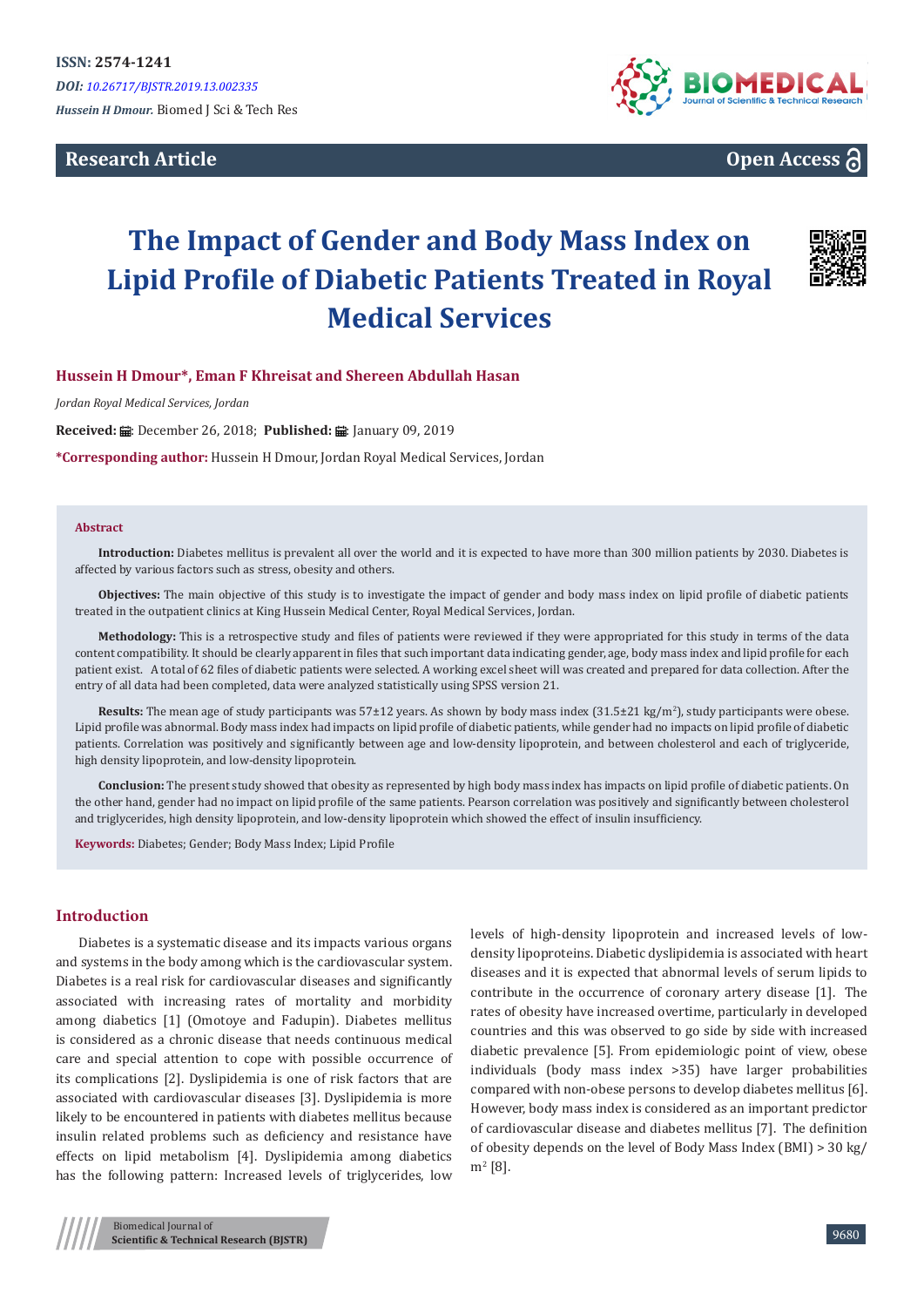#### **Study Objectives**

The main objective of this study is to investigate the impact of gender and body mass index on lipid profile of diabetic patients treated in the outpatient clinics at King Hussein Medical Center, Royal Medical Services, Jordan.

#### **Methods and patients**

**Study design:** A retrospective study was conducted.

**Study sample:** A total of 62 diabetic profiles were included in this study for analysis.

**Study procedure:** After the study had been approved by Institutional Review Board (IRB) of Royal Medical Services, Jordan, the research team started reviewing patient files. Files were valid if medical information of interest were completely involved such as gender, diabetic status, body mass index, and lipid profile. Data were collected from files and entered excel sheet to keep raw data. Following the data collection, data were analyzed using SPSS version 21. Various statistical analyses were performed. Descriptive analysis was firstly applied to describe data which were presented as frequency and percentages for categorized variables such as gender. Other non-categorized variables were presented as means and standard deviations. T test was carried out to investigate the relationships between body mass index and lipid profile variables including cholesterol, triglycerides, high density lipoproteins, and low-density lipoproteins. The relationships between gender and lipid profile variables were carried out using One Way Anova. The correlation between study variables was conducted using Pearson correlation. The significance was considered at  $\alpha \leq 0.05$ .

#### **Results**

As shown in Table 1, the general characteristics of study participants showed that the mean age was 57±12 years. A total of 33 (53.2%) of participants were males. The mean of BMI was 31.5±21 kg/m2, the mean of glucose was 239±85 mg/dl, the cholesterol mean was 218±52 mg/dl, the mean level of triglyceride was 247±172 mg/dl, the mean level of HDL was 46±13 mg/dl, and the mean level of LDL was 118±41 mg/dl.

**Table 1:** General characteristics of participants.

| Variable                            | <b>Description</b> |  |  |
|-------------------------------------|--------------------|--|--|
| Age $(M\pm SD)$ years               | $57 + 12$          |  |  |
| Gender $(N, %)$ :<br>Males<br>a)    | 33 (53.2%)         |  |  |
| b) Females                          | 29 (46.8%)         |  |  |
| BMI ( $M\pm SD$ ) kg/m <sup>2</sup> | $31.5 \pm 21$      |  |  |
| Glucose $(M\pm SD)$ mg/dl           | $239 \pm 85$       |  |  |
| Cholesterol (M±SD) mg/dl            | $218 + 52$         |  |  |
| Triglyceride (M±SD) mg/dl           | $247 + 172$        |  |  |
| $HDL$ (M $\pm$ SD) mg/dl mg/dl      | 46±13              |  |  |
| $LDL$ (M $\pm SD$ ) mg/dl mg/dl     | $118 + 41$         |  |  |

**The Relationship between BMI and Lipid Profile:** We investigated the relationship between BMI and lipid profile variables using T test. The results showed that there were significant relationships between BMI and Cholesterol (p<0.001), BMI and triglycerides (p<0.001), BMI and HDL (p<0.001), BMI and LDL (p<0.001) (Table 2).

**Table 2:** The relationship between BMI and lipid profile.

| <b>Variables</b> | $M \pm SD$  | P value |  |
|------------------|-------------|---------|--|
| BMI              | $31 + 21$   | < 0.001 |  |
| Cholesterol      | $218 + 52$  |         |  |
| <b>BMI</b>       | $31 + 21$   | < 0.001 |  |
| TG               | $247 + 172$ |         |  |
| <b>BMI</b>       | $31 + 21$   | < 0.001 |  |
| HDL              | $46 \pm 13$ |         |  |
| <b>BMI</b>       | $31 + 21$   | < 0.001 |  |
| LDL              | 118±41      |         |  |

**The Relationship between Gender and Lipid Profile:** To investigate the impact of gender on lipid profile variable, One Way Anova test was used. The results as shown in Table 3 did not reveal any significant impact of gender on any of lipid profile variables  $(p>0.05)$ .

**Table 3:** The relationship between gender and lipid profile (One Way Anova).

|             | <b>Variables</b> | <b>Sum of Squares</b> | df           | <b>Mean Square</b> | F     | P value |
|-------------|------------------|-----------------------|--------------|--------------------|-------|---------|
| Cholesterol | Between Groups   | 29.723                | T            | 29.723             | 0.011 | 0.917   |
|             | Within Groups    | 162203.051            | 60           | 2703.384           |       |         |
|             | Total            | 162232.774            | 61           |                    |       |         |
| TG          | Between Groups   | 25236.465             |              | 25236.465          | 0.847 | 0.361   |
|             | Within Groups    | 1787863.277           | 60           | 29797.721          |       |         |
|             | Total            | 1813099.742           | 61           |                    |       |         |
| HDL         | Between Groups   | 303.209               | $\mathbf{1}$ | 303.209            | 1.814 | 0.184   |
|             | Within Groups    | 8861.201              | 53           | 167.192            |       |         |
|             | Total            | 9164.410              | 54           |                    |       |         |
| LDL         | Between Groups   | 41.978                | $\mathbf{1}$ | 41.978             | 0.024 | 0.877   |
|             | Within Groups    | 88781.570             | 51           | 1740.815           |       |         |
|             | Total            | 88823.547             | 52           |                    |       |         |

9681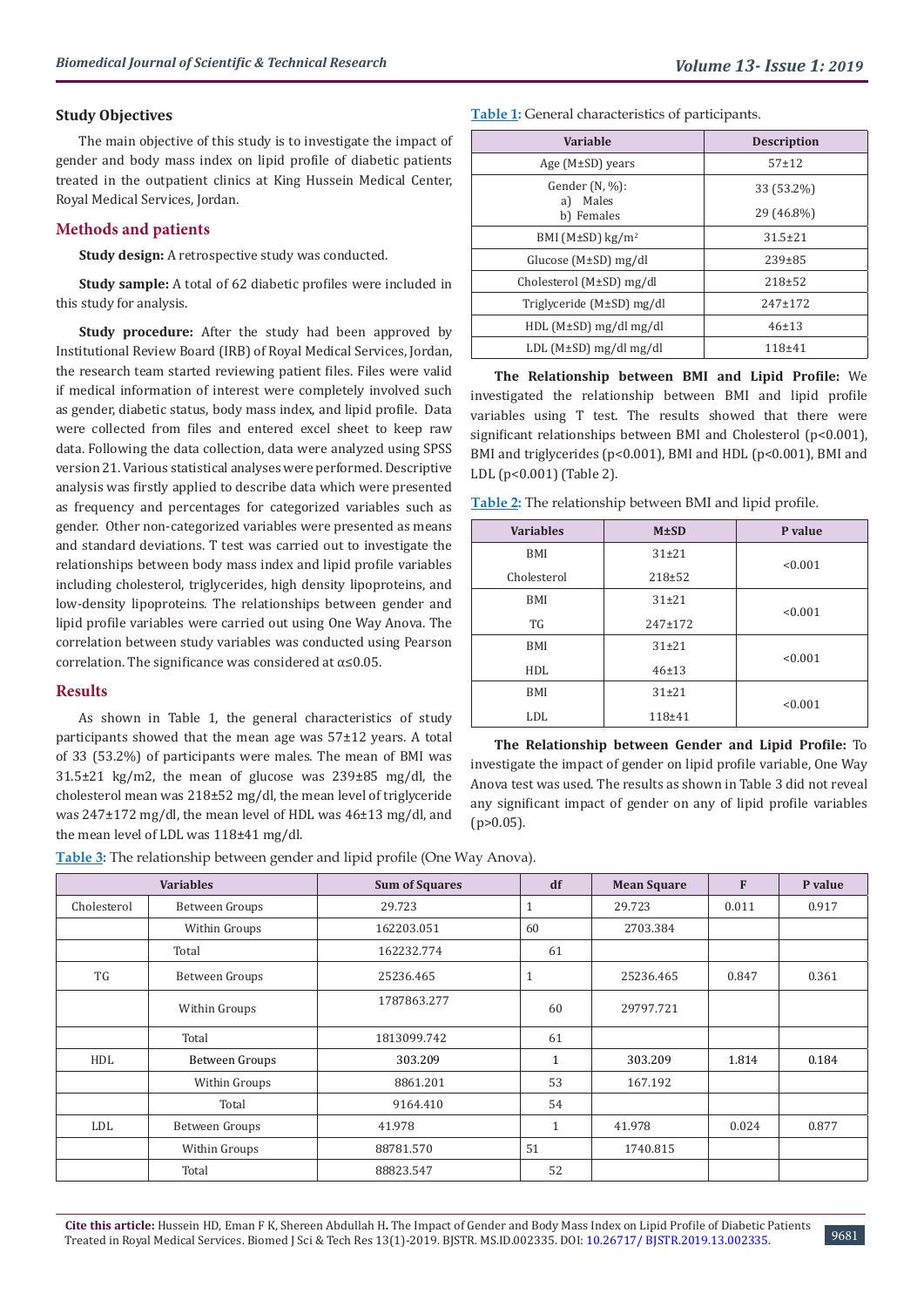**Correlation between Study Variables:** We investigated the possible correlations in study variables using Pearson correlation. We found positive and significant correlation between age and LDL (r=0.276, p=0.045), cholesterol and triglycerides (r=0.487, p<0.001), cholesterol and HDL (r=0.283, p=0.036), and cholesterol and LDL (r=0.626, p<0.001) (Table 4).

**Table 4:** Correlation between study variables.

| <b>Variables</b>            | <b>Correlation</b> | P value |
|-----------------------------|--------------------|---------|
| Age<br>LDL                  | 0.276              | 0.045   |
| Cholesterol<br>Triglyceride | 0.487              | < 0.001 |
| Cholesterol<br>HDL          | 0.283              | 0.036   |
| Cholesterol<br>LDL          | 0.626              | < 0.001 |

#### **Discussion**

The present study was conducted to investigate the impacts of gender and body mass index on lipid profile of diabetic patients. The results of the present study showed that the mean level of glucose was 239±85 mg/dl. The purpose of various diabetic treatments is to keep glucose level ≤130 mg/dl [9,10]. The mean level of body mass index was 31.5±21 which implies that the participants were obese, and this finding agrees with other reported studies in literature in which the obesity was considered if the level of Body Mass Index (BMI) is more than 30 kg/m2 [8]. Other studies have confirmed that obesity and body mass index are risk factors for developing diabetes and cardiovascular diseases [6,7]. All values of lipid profile were abnormal although patients received lipid lowering agents such as atorvastatin. We examined the impact of body mass index on profile lipids of diabetic patients using T test. The results pointed to significant relationships between BMI and all lipid profile parameters (p<0.001 for all). These findings are not surprising because dyslipidemia is more likely to occur in patients with diabetes mellitus due to insulin related problems such as deficiency and resistance that have effects on lipid metabolism [4]. The values of lipid parameters in our study are in consistent with other studies in which dyslipidemia among diabetics is associated with increased levels of triglycerides, low levels of high-density lipoprotein and increased levels of low-density lipoproteins [1,4]. The impact of gender on lipid profile of diabetic patients was examined using One Way Anova test. There was no significant relationship between gender and lipid profile parameters (p>0.05, for all parameters). Our findings do not agree with other studies that reported diabetic women had higher risk factors for developing cardiovascular disease compared with their men counterparts [11,12]. We conducted Pearson correlation between study variables. The results showed that there was a positively significant correlation between age and low-density lipoprotein (r=0.276, p=0.045). This finding may be explained by decreased physical activity as age increased. This is in line with other studies

such as the study of Joshi et al. Cholesterol was also positively and significantly correlated with triglycerides, high density lipoprotein and low-density lipoprotein. This implies that the lipid metabolism is under control of insulin deficiency or resistance as mentioned previously [4].

### **Conclusion**

The present study showed that obesity as represented by high body mass index has impacts on lipid profile of diabetic patients. On the other hand, gender had no impact on lipid profile of the same patients. Pearson correlation was positively and significantly between age and low-density lipoprotein and between cholesterol and triglycerides, high density lipoprotein and low-density lipoprotein which showed the effect of insulin insufficiency.

#### **References**

- 1. [JA Kayode, AO Sola, AS Matthew, BO Adesola, I Ademola, et al. \(2010\)](https://www.researchgate.net/publication/228491732_Lipid_profile_of_type_2_diabetic_patients_at_a_rural_tertiary_hospital_in_Nigeria) [Lipid profile of type 2 diabetic patients at a rural tertiary hospital in](https://www.researchgate.net/publication/228491732_Lipid_profile_of_type_2_diabetic_patients_at_a_rural_tertiary_hospital_in_Nigeria) [Nigeria. J of Diabetes & Endocrinology 1\(4\): 46-51.](https://www.researchgate.net/publication/228491732_Lipid_profile_of_type_2_diabetic_patients_at_a_rural_tertiary_hospital_in_Nigeria)
- 2. [Silva J, Souza E, Echazú Böschemeier AG, Costa C, Bezerra HS, et al. \(2018\)](https://www.ncbi.nlm.nih.gov/pubmed/29871637) [Diagnosis of diabetes mellitus and living with a chronic condition:](https://www.ncbi.nlm.nih.gov/pubmed/29871637) [participatory study. BMC public health 18\(1\): 699.](https://www.ncbi.nlm.nih.gov/pubmed/29871637)
- 3. [Elnaz ZE, Ramjan S, Shobha Rani RH, Chandrakant BP, Sunitha S \(2018\)](https://www.jcdronline.org/article/2018/9/1/105530jcdr201818) [Assessment of risk factors for the cardiovascular diseases in people](https://www.jcdronline.org/article/2018/9/1/105530jcdr201818) [visiting a tertiary care hospital for routine medical check-up. J of](https://www.jcdronline.org/article/2018/9/1/105530jcdr201818) [Cardiovascular Disease Res 9\(1\): 32-35.](https://www.jcdronline.org/article/2018/9/1/105530jcdr201818)
- 4. [Vergès B \(2015\) Pathophysiology of diabetic dyslipidaemia: where are](https://www.ncbi.nlm.nih.gov/pmc/articles/PMC4392164/) [we? Diabetologia. 58\(5\): 886-899.](https://www.ncbi.nlm.nih.gov/pmc/articles/PMC4392164/)
- 5. [Riaz S, Alam SS, Raza M, Hasnain S, Akhtar MW \(2009\) Obesity as risk](https://www.ajol.info/index.php/ajb/article/view/59939) [factor and study of obesity related proteins in diabetes mellitus. Afr J](https://www.ajol.info/index.php/ajb/article/view/59939) [Biotechnol 8\(5\): 737-744.](https://www.ajol.info/index.php/ajb/article/view/59939)
- 6. [Han SJ, Boyko EJ \(2018\) The Evidence for an obesity paradox in type 2](https://www.ncbi.nlm.nih.gov/pubmed/29885111) [diabetes mellitus. Diabetes Metab J 42\(3\): 179-187.](https://www.ncbi.nlm.nih.gov/pubmed/29885111)
- 7. [Tran N, Blizzard CL, Luong KN, Truong N, Tran BQ, Otahal P, et al. \(2018\)](https://www.ncbi.nlm.nih.gov/pubmed/29813112) [The importance of waist circumference and body mass index in cross](https://www.ncbi.nlm.nih.gov/pubmed/29813112)[sectional relationships with risk of cardiovascular disease in Vietnam.](https://www.ncbi.nlm.nih.gov/pubmed/29813112) [PloS one 13\(5\): e0198202.](https://www.ncbi.nlm.nih.gov/pubmed/29813112)
- 8. [Nuttall FQ \(2015\) Body Mass Index: Obesity, bmi, and health: a critical](https://www.ncbi.nlm.nih.gov/pubmed/27340299) [review. Nutr Today 50\(3\): 117-128.](https://www.ncbi.nlm.nih.gov/pubmed/27340299)
- 9. [Algenstaedt, P, Stumpenhagen A, Westendorf J \(2018\) The Effect of](https://www.hindawi.com/journals/ecam/2018/3565427/) [morinda citrifolia l fruit juice on the blood sugar level and other serum](https://www.hindawi.com/journals/ecam/2018/3565427/) [parameters in patients with diabetes type 2. eCAM pp 10.](https://www.hindawi.com/journals/ecam/2018/3565427/)
- 10. [Chaudhury A, Duvoor C, Reddy Dendi VS, Shashank Kraleti, Aditya Chada,](https://www.ncbi.nlm.nih.gov/pmc/articles/PMC5256065/) [et al. \(2017\) Clinical review of antidiabetic drugs: Implications for type 2](https://www.ncbi.nlm.nih.gov/pmc/articles/PMC5256065/) [diabetes mellitus management Frontiers in Endocrinology 8: 6.](https://www.ncbi.nlm.nih.gov/pmc/articles/PMC5256065/)
- 11. [Rachel H, Federica B, Mark W \(2006\) Excess risk of fatal coronary heart](https://www.bmj.com/content/332/7533/73) [disease associated with diabetes in men and women: meta-analysis of](https://www.bmj.com/content/332/7533/73) [37 prospective cohort studies. BMJ 332: 73.](https://www.bmj.com/content/332/7533/73)
- 12. [Walden CE, Knopp RH, Wahl PW \(1984\) Sex differences in the effect](https://www.ncbi.nlm.nih.gov/pubmed/6472421) [of diabetes mellitus on lipoprotein triglyceride and cholesterol](https://www.ncbi.nlm.nih.gov/pubmed/6472421) [concentrations. N Engl J Med 311\(15\): 953-959.](https://www.ncbi.nlm.nih.gov/pubmed/6472421)
- 13. [Funmilayo EO, Grace Tanimoowo F \(2016\) Effect of body mass index on](https://pdfs.semanticscholar.org/299a/4ec6513e051f41c1efa97a31736f6af2a6e0.pdf) [lipid profile of type 2 diabetic patients at an urban tertiary hospital in](https://pdfs.semanticscholar.org/299a/4ec6513e051f41c1efa97a31736f6af2a6e0.pdf) [nigeria. IOSR J of Den & Med Sci 15\(9\): 65-70.](https://pdfs.semanticscholar.org/299a/4ec6513e051f41c1efa97a31736f6af2a6e0.pdf)
- 14. [Raj J, Keshab B, Koushik KK, Sanjit P, Sandeep \(2014\) Correlation of](https://www.researchgate.net/publication/278032912_Correlation_of_type_2_diabetes_mellitus_and_dyslipidemia_among_nepalese) [type 2 diabetes mellitus and dyslipidemia among nepalese. Asian J of](https://www.researchgate.net/publication/278032912_Correlation_of_type_2_diabetes_mellitus_and_dyslipidemia_among_nepalese) [Pharmaceutical & Clin Res 7\(5\): 295-299.](https://www.researchgate.net/publication/278032912_Correlation_of_type_2_diabetes_mellitus_and_dyslipidemia_among_nepalese)